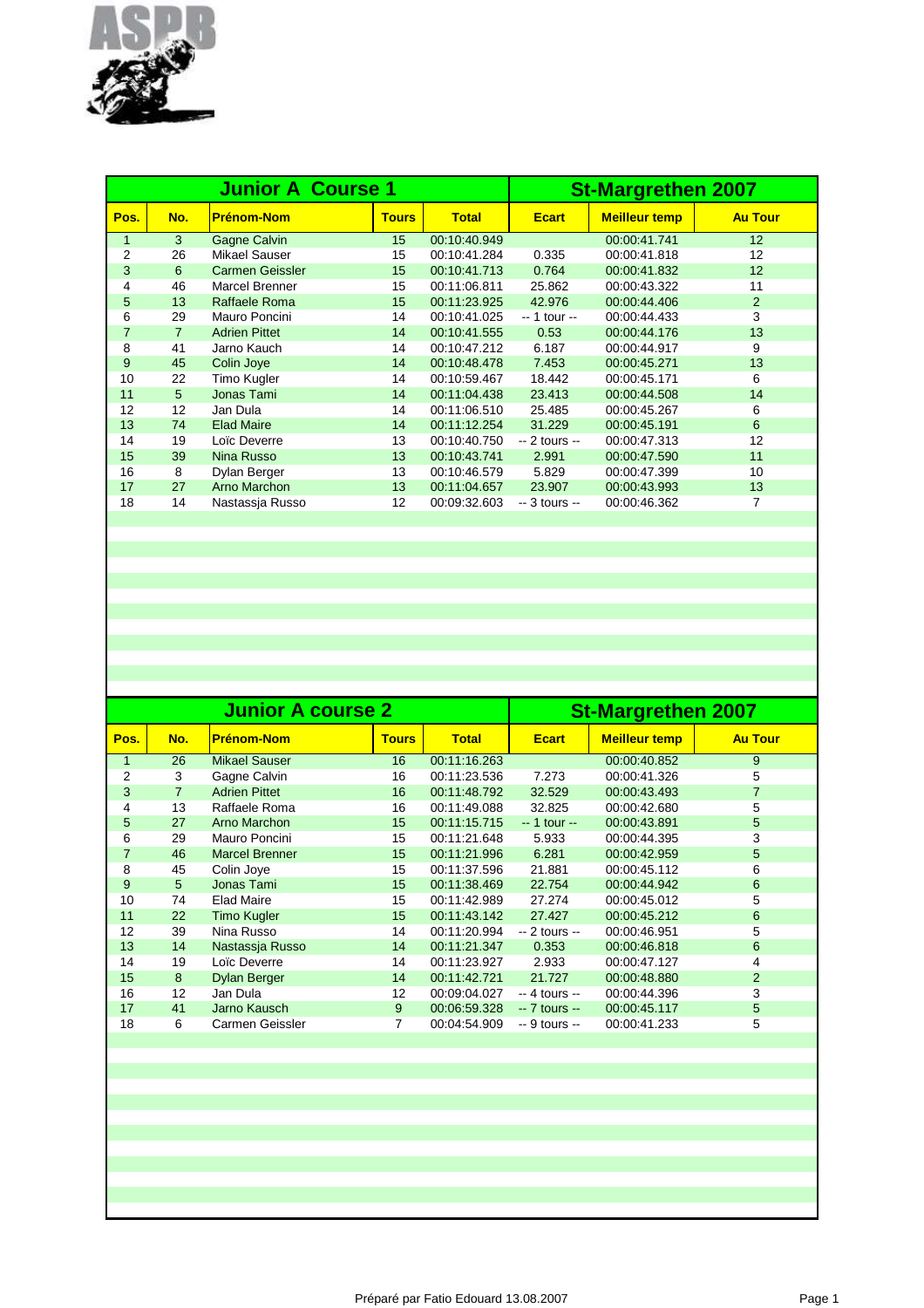

|                |     | <b>Junior B Course 1</b> | <b>St-Margrethen 2007</b> |              |                 |                      |                |
|----------------|-----|--------------------------|---------------------------|--------------|-----------------|----------------------|----------------|
| Pos.           | No. | <b>Prénom-Nom</b>        | <b>Tours</b>              | <b>Total</b> | <b>Ecart</b>    | <b>Meilleur temp</b> | <b>Au Tour</b> |
| $\mathbf{1}$   | 3   | Marco Messmer            | 17                        | 00:11:04.554 |                 | 00:00:38.250         | 6              |
| $\overline{2}$ |     | Alain Tièche             | 17                        | 00:11:06.240 | 1.686           | 00:00:38.271         | 16             |
| 3              | 2   | Phillippe Von Gunten     | 17                        | 00:11:09.503 | 4.949           | 00:00:38.299         | 14             |
| 4              | 18  | Paul Feutz               | 17                        | 00:11:23.408 | 18.854          | 00:00:39.350         | 12             |
| 5              | 24  | Christoph Bickel         | 17                        | 00:11:31.673 | 27.119          | 00:00:39.627         | 13             |
| 6              | 93  | Stefano Rizzo            | 17                        | 00:11:38.392 | 33.838          | 00:00:40.120         | 2              |
| $\overline{7}$ | 17  | Yvan Tièche              | 17                        | 00:11:40.170 | 35.616          | 00:00:39.257         | 8              |
| 8              | 9   | Maxime Christ            | 17                        | 00:11:40.586 | 36.032          | 00:00:40.357         | 3              |
| 9              | 111 | <b>Dominic Schmitter</b> | 16                        | 00:10:31.686 | $-1$ tour $-$   | 00:00:38.733         | 6              |
| 10             | 70  | Robin Mulhauser          | 16                        | 00:11:09.201 | 37.515          | 00:00:41.031         | 13             |
| 11             | 8   | kevin Bolliger           | 16                        | 00:11:29.429 | 57.743          | 00:00:41.942         | 3              |
| 12             | 46  | Karim El Maghrabi        | 16                        | 00:11:30.788 | 59.102          | 00:00:42.162         | 9              |
| 13             | 110 | <b>Rebecca Schmitter</b> | 16                        | 00:11:36.323 | 1:04.637        | 00:00:42.117         | 5              |
| 14             | 75  | Sandy Bruppacher         | 16                        | 00:11:45.836 | 1:14.150        | 00:00:41.778         | 12             |
| 15             | 26  | <b>Quentin Rodriguez</b> | 16                        | 00:11:46.038 | 1:14.352        | 00:00:42.278         | 5              |
| 16             | 16  | Marco Serrao             | 5                         | 00:03:27.412 | $-12$ tours $-$ | 00:00:38.822         | 4              |
|                |     |                          |                           |              |                 |                      |                |

|                |                | <b>Junior B course 2</b> | <b>St-Margrethen 2007</b> |              |                |                      |                |
|----------------|----------------|--------------------------|---------------------------|--------------|----------------|----------------------|----------------|
| Pos.           | No.            | <b>Prénom-Nom</b>        | <b>Tours</b>              | <b>Total</b> | <b>Ecart</b>   | <b>Meilleur temp</b> | <b>Au Tour</b> |
| $\mathbf{1}$   | $\overline{7}$ | Alain Tièche             | 17                        | 00:10:57.747 |                | 00:00:38.143         | 8              |
| $\overline{2}$ | 2              | Phillippe Von Gunten     | 17                        | 00:10:57.967 | 0.22           | 00:00:38.043         | 16             |
| 3              | 3              | Marco Messmer            | 17                        | 00:10:58.323 | 0.576          | 00:00:37.871         | 16             |
| 4              | 17             | Yvan Tièche              | 17                        | 00:11:15.788 | 18.041         | 00:00:39.170         | 11             |
| 5              | 18             | Paul Feutz               | 17                        | 00:11:16.553 | 18,806         | 00:00:39.139         | 16             |
| 6              | 24             | Christoph Bickel         | 17                        | 00:11:21.566 | 23.819         | 00:00:39.387         | 7              |
| $\overline{7}$ | 93             | Stefano Rizzo            | 17                        | 00:11:31.727 | 33.98          | 00:00:39.955         | 2              |
| 8              | 9              | Maxime Christ            | 17                        | 00:11:34.732 | 36.985         | 00:00:40.151         | 14             |
| 9              | 70             | <b>Robin Mulhauser</b>   | 16                        | 00:11:07.275 | -- 1 tour --   | 00:00:40.858         | 2              |
| 10             | 9              | <b>Robin Meier</b>       | 16                        | 00:11:09.442 | 2.167          | 00:00:40.155         | 9              |
| 11             | 46             | Karim El Maghrabi        | 16                        | 00:11:22.500 | 15.225         | 00:00:41.450         | $\overline{4}$ |
| 12             | 110            | Rebecca Schmitter        | 16                        | 00:11:24.513 | 17.238         | 00:00:41.553         | 4              |
| 13             | 26             | <b>Quentin Rodriguez</b> | 16                        | 00:11:25.787 | 18.512         | 00:00:41.849         | 11             |
| 14             | 75             | Sandy Bruppacher         | 16                        | 00:11:26.745 | 19.47          | 00:00:41.901         | 12             |
| 15             | 8              | kevin Bolliger           | 10                        | 00:07:38.008 | $-7$ tours $-$ | 00:00:41.678         | $\overline{7}$ |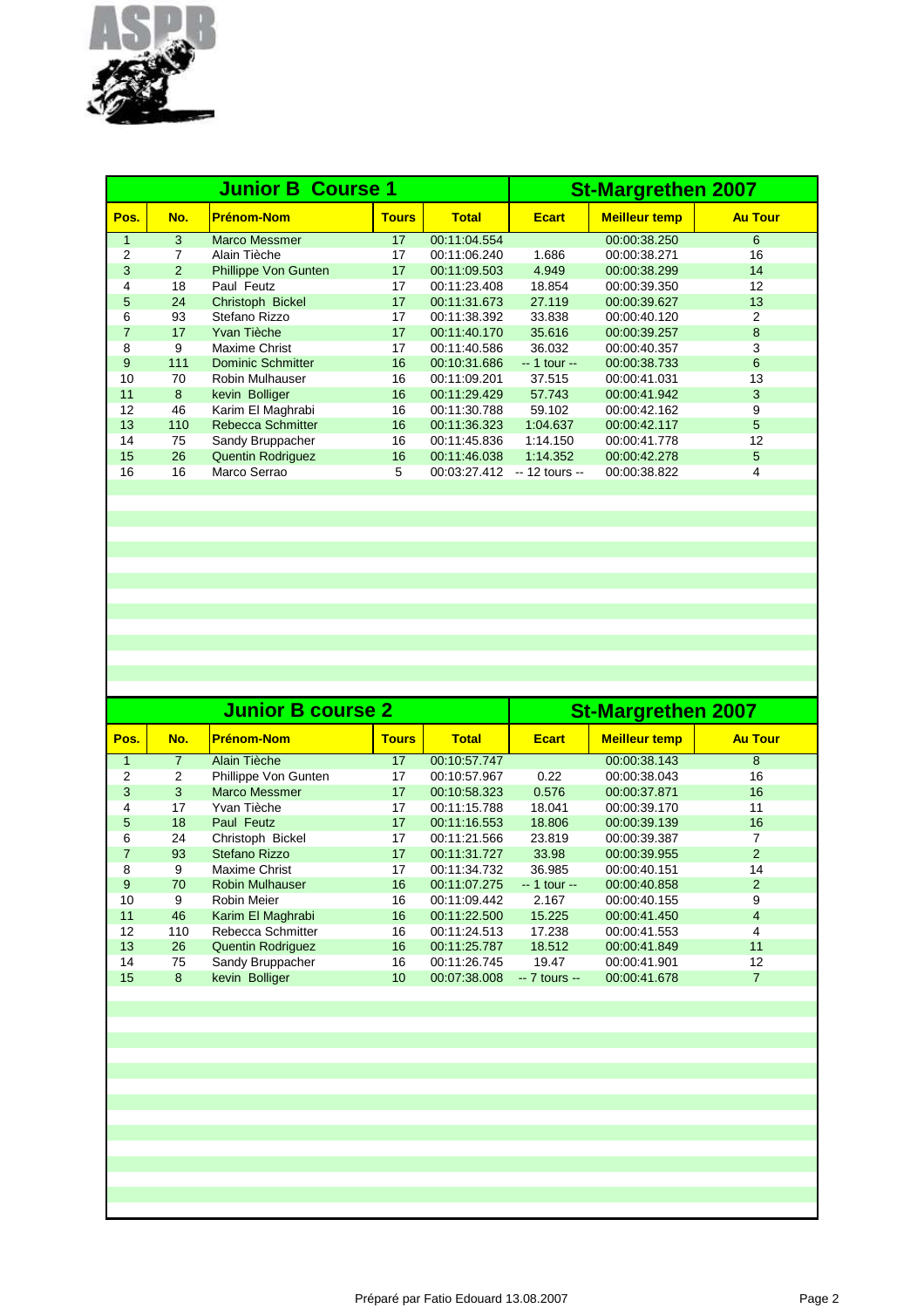

|                |     | F1 16 à 24 ans Course 1 | <b>St-Margrethen 2007</b> |              |                |                      |                 |
|----------------|-----|-------------------------|---------------------------|--------------|----------------|----------------------|-----------------|
| Pos.           | No. | <b>Prénom-Nom</b>       | <b>Tours</b>              | <b>Total</b> | <b>Ecart</b>   | <b>Meilleur temp</b> | <b>Au Tour</b>  |
| $\mathbf{1}$   | 2   | Sven Rohner             | 18                        | 00:10:58.153 |                | 00:00:35.948         | 3               |
| $\overline{2}$ | 13  | Alan Ramseyer           | 18                        | 00:10:59.245 | 1.092          | 00:00:35.808         | 14              |
| 3              | 3   | Alexandre Masnada       | 18                        | 00:11:17.768 | 19.615         | 00:00:36.778         | 5               |
| 4              | 58  | Maxime Feutz            | 18                        | 00:11:24.984 | 26.831         | 00:00:37.283         | 4               |
| 5              | 64  | <b>Kenny Droguet</b>    | 18                        | 00:11:41.420 | 43.267         | 00:00:37.269         | 10 <sup>1</sup> |
| 6              | 34  | Gianni Catalano         | 17                        | 00:11:00.405 | $-1$ tour $-$  | 00:00:37.432         | 5               |
| $\overline{7}$ | 77  | Giullaume Leballeur     | 17                        | 00:11:16.477 | 16.072         | 00:00:38.569         | $\overline{4}$  |
| 8              | 12  | Gaël Durgniat           | 17                        | 00:11:16.852 | 16.447         | 00:00:38.865         | 6               |
| 9              | 65  | Jérémy Theubet          | 17                        | 00:11:17.088 | 16.683         | 00:00:38.525         | 3               |
| 10             | 19  | Kevin Joseph-Julien     | 17                        | 00:11:20.524 | 20.119         | 00:00:39.221         | 16              |
| 11             | 20  | Cindy Lopardo           | 17                        | 00:11:20.602 | 20.197         | 00:00:38.881         | 8               |
| 12             | 83  | Michael Vincovic        | 17                        | 00:11:21.267 | 20.862         | 00:00:38.969         | 16              |
| 13             | 93  | <b>Patrick Christ</b>   | 17                        | 00:11:38.417 | 38.012         | 00:00:39.631         | 5               |
| 14             | 91  | David Liechti           | 16                        | 00:10:59.684 | $-2$ tours $-$ | 00:00:39.482         | 5               |
| 15             | 13  | Sascha Grau             | 16                        | 00:11:08.443 | 8.759          | 00:00:39.596         | 8               |
| 16             | 23  | Ludovic Perrotin        | 16                        | 00:11:08.666 | 8.982          | 00:00:40.737         | 16              |
| 17             | 97  | Ryaz Morvan             | 16                        | 00:11:08.936 | 9.252          | 00:00:40.409         | 16              |
| 18             | 10  | Fabienne Grau           | 16                        | 00:11:32.862 | 33.178         | 00:00:41.484         | 4               |
| 19             | 11  | <b>Remo Schiess</b>     | 15                        | 00:11:13.045 | $-3$ tours $-$ | 00:00:43.056         | 3               |
|                |     |                         |                           |              |                |                      |                 |

|                |                 | F1 16 à 24 ans Course 2 | <b>St-Margrethen 2007</b> |              |                 |                      |                |
|----------------|-----------------|-------------------------|---------------------------|--------------|-----------------|----------------------|----------------|
| Pos.           | No.             | <b>Prénom-Nom</b>       | <b>Tours</b>              | <b>Total</b> | <b>Ecart</b>    | <b>Meilleur temp</b> | <b>Au Tour</b> |
| 1              | 2               | Sven Rohner             | 18                        | 00:10:58.276 |                 | 00:00:35.770         | 13             |
| 2              | 3               | Alexandre Masnada       | 18                        | 00:10:59.357 | 1.081           | 00:00:36.067         | 7              |
| 3              | 13              | Alan Ramseyer           | 18                        | 00:10:59.656 | 1.38            | 00:00:35.526         | 17             |
| 4              | 64              | Kenny Droguet           | 18                        | 00:11:16.180 | 17.904          | 00:00:36.910         | 12             |
| 5              | 58              | <b>Maxime Feutz</b>     | 18                        | 00:11:16.642 | 18.366          | 00:00:37.003         | 16             |
| 6              | 34              | Gianni Catalano         | 17                        | 00:11:06.787 | $-1$ tour $-$   | 00:00:37.748         | 6              |
| $\overline{7}$ | 65              | Jérémy Theubet          | 17                        | 00:11:09.821 | 3.034           | 00:00:38.330         | 3              |
| 8              | 83              | Michael Vincovic        | 17                        | 00:11:10.671 | 3.884           | 00:00:38.177         | 17             |
| 9              | 20              | Cindy Lopardo           | 17                        | 00:11:17.520 | 10.733          | 00:00:38.715         | 16             |
| 10             | 19              | Kevin Joseph-Julien     | 17                        | 00:11:26.754 | 19.967          | 00:00:39.099         | 6              |
| 11             | 12 <sup>2</sup> | Gaël Durgniat           | 17                        | 00:11:26.900 | 20.113          | 00:00:38.483         | 17             |
| 12             | 91              | David Liechti           | 17                        | 00:11:29.362 | 22.575          | 00:00:39.660         | 16             |
| 13             | 93              | <b>Patrick Christ</b>   | 16                        | 00:11:12.690 | $-2$ tours $-$  | 00:00:39.800         | 6              |
| 14             | 97              | Ryaz Morvan             | 16                        | 00:11:20.799 | 8.109           | 00:00:40.208         | 6              |
| 15             | 23              | <b>Ludovic Perrotin</b> | 6                         | 00:04:46.861 | $-12$ tours $-$ | 00:00:40.846         | 4              |
| 16             | 77              | Giullaume Leballeur     | 3                         | 00:02:06.972 | $-15$ tours $-$ | 00:00:40.384         | 2              |
| 17             | 10 <sup>1</sup> | <b>Fabienne Grau</b>    | 2                         | 00:01:53.885 | $-16$ tours $-$ | 00:00:43.654         | 2              |
| 18             | 11              | Remo Schiess            | 1                         | 00:00:56.622 | -- 17 tours --  | 00:00:50.321         |                |
| 19             | 13              | Sascha Grau             | 16                        | 00:11:38.135 | 25.445          | 00:00:40.828         | 15             |
|                |                 |                         |                           |              |                 |                      |                |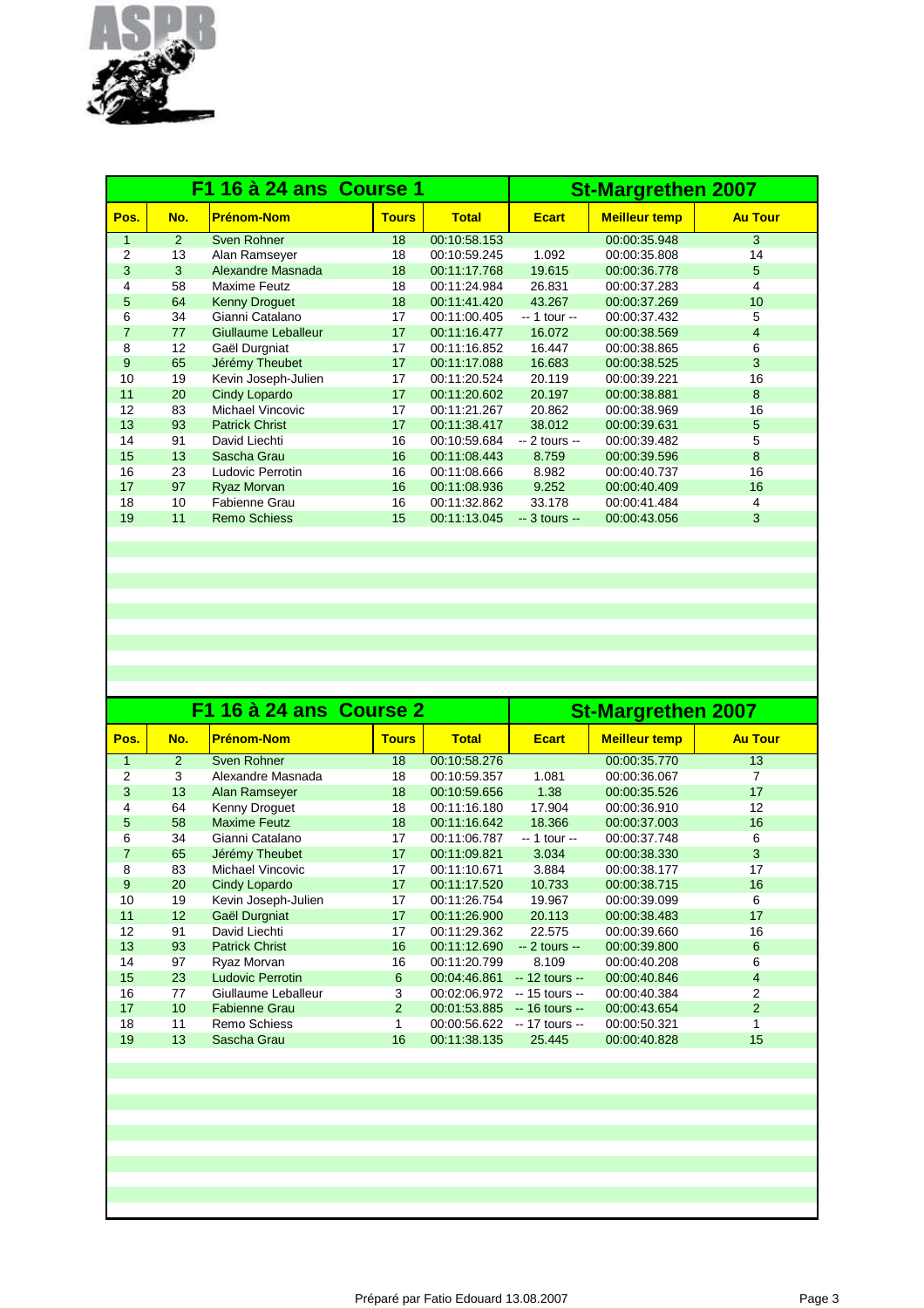

|                |                | F1 25ans et + Course 1 |              |              | <b>St-Margrethen 2007</b> |                      |                |
|----------------|----------------|------------------------|--------------|--------------|---------------------------|----------------------|----------------|
| Pos.           | No.            | <b>Prénom-Nom</b>      | <b>Tours</b> | <b>Total</b> | <b>Ecart</b>              | <b>Meilleur temp</b> | <b>Au Tour</b> |
| $\mathbf{1}$   | 82             | <b>Michel Combe</b>    | 18           | 00:11:02.892 |                           | 00:00:35.937         | $\overline{4}$ |
| $\overline{2}$ | 44             | <b>Oliver Knecht</b>   | 18           | 00:11:14.625 | 11.733                    | 00:00:36.485         | 5              |
| 3              | 2              | Jean-Marc Pahud        | 18           | 00:11:26.542 | 23.65                     | 00:00:35.887         | 11             |
| 4              | 76             | Nuno Ginja             | 18           | 00:11:36.697 | 33.805                    | 00:00:38.003         | 12             |
| 5              | 24             | <b>David Criscuolo</b> | 17           | 00:11:36.421 | $-1$ tour $-$             | 00:00:39.374         | 17             |
| 6              | 46             | Michel Angeloz         | 16           | 00:11:09.423 | $-2$ tours $-$            | 00:00:40.067         | 11             |
| $\overline{7}$ | $\overline{7}$ | Giuseppe Roma          | 15           | 00:11:03.849 | $-3$ tours $-$            | 00:00:42.340         | 9              |
|                |                |                        |              |              |                           |                      |                |
|                |                |                        |              |              |                           |                      |                |
|                |                |                        |              |              |                           |                      |                |
|                |                |                        |              |              |                           |                      |                |
|                |                |                        |              |              |                           |                      |                |
|                |                |                        |              |              |                           |                      |                |
|                |                |                        |              |              |                           |                      |                |
|                |                |                        |              |              |                           |                      |                |
|                |                |                        |              |              |                           |                      |                |
|                |                |                        |              |              |                           |                      |                |
|                |                |                        |              |              |                           |                      |                |
|                |                |                        |              |              |                           |                      |                |
|                |                |                        |              |              |                           |                      |                |
|                |                |                        |              |              |                           |                      |                |
|                |                |                        |              |              |                           |                      |                |
|                |                |                        |              |              |                           |                      |                |
|                |                |                        |              |              |                           |                      |                |
|                |                |                        |              |              |                           |                      |                |
|                |                |                        |              |              |                           |                      |                |
|                |                |                        |              |              |                           |                      |                |
|                |                |                        |              |              |                           |                      |                |
|                |                |                        |              |              |                           |                      |                |

|      |               | F1 25ans et + Course 2 | <b>St-Margrethen 2007</b> |              |                 |                      |                |
|------|---------------|------------------------|---------------------------|--------------|-----------------|----------------------|----------------|
| Pos. | No.           | <b>Prénom-Nom</b>      | <b>Tours</b>              | <b>Total</b> | <b>Ecart</b>    | <b>Meilleur temp</b> | <b>Au Tour</b> |
|      | $\mathcal{P}$ | Jean-Marc Pahud        | 18                        | 00:11:06.115 |                 | 00:00:35.791         | $\overline{4}$ |
| 2    | 44            | Oliver Knecht          | 18                        | 00:11:15.720 | 9.605           | 00:00:36.697         | 4              |
| 3    | 76            | Nuno Ginja             | 18                        | 00:11:42.647 | 36.532          | 00:00:37.438         | 2              |
| 4    | 24            | David Criscuolo        | 17                        | 00:11:23.210 | $-1$ tour $-$   | 00:00:39.201         | 6              |
| 5    | 7             | Giuseppe Roma          | 16                        | 00:11:18.240 | $-2$ tours $-$  | 00:00:41.419         | 5              |
| 6    | 46            | Michel Angeloz         | 16                        | 00:11:18.754 | 0.514           | 00:00:40.906         |                |
|      | 82            | <b>Michel Combe</b>    | 6                         | 00:03:38.535 | $-12$ tours $-$ | 00:00:35.576         | 5              |